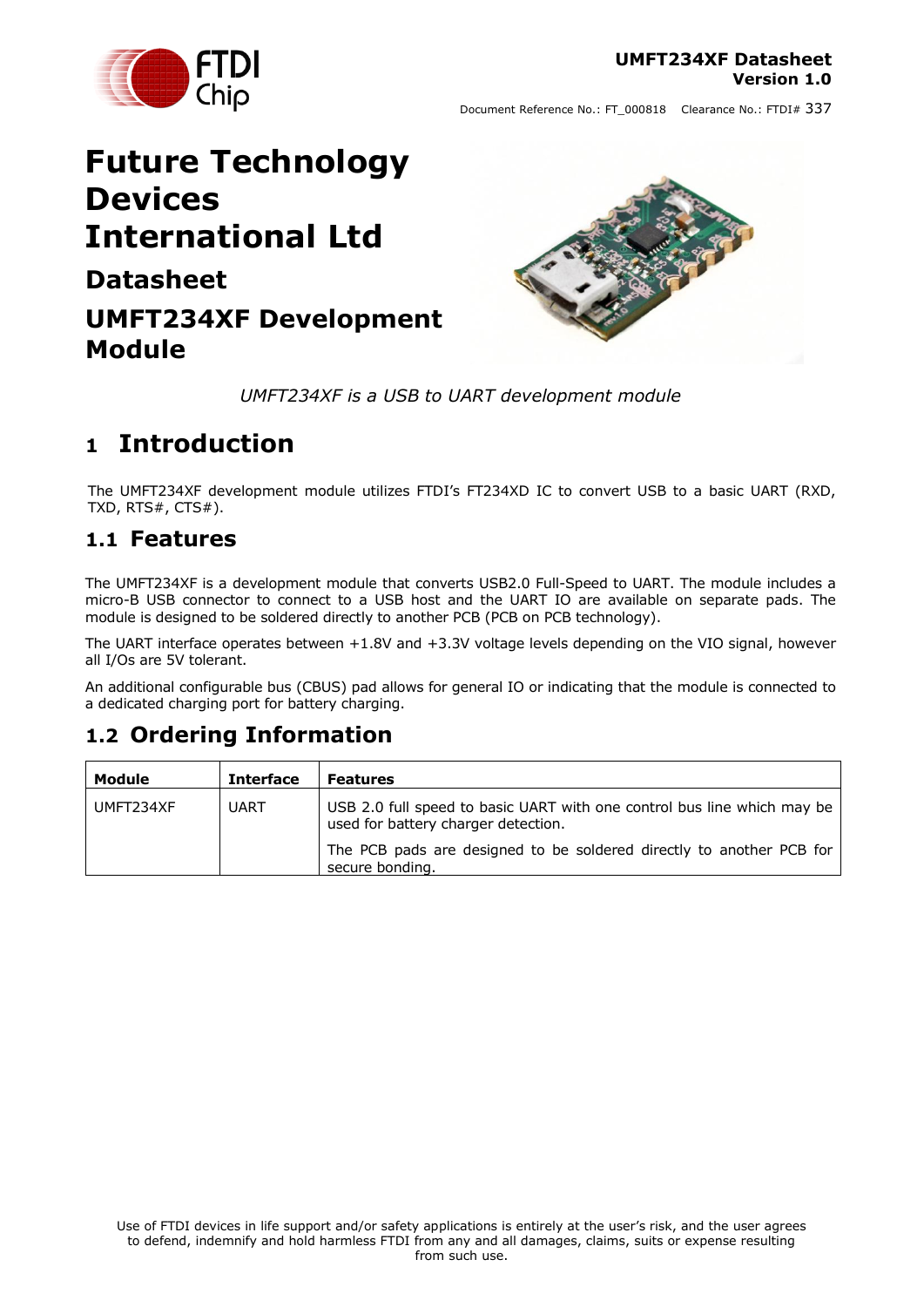Chip

Document Reference No.: FT\_000818 Clearance No.: FTDI# 337

# <span id="page-1-0"></span>**2 Driver Support**

### **Royalty-Free VIRTUAL COM PORT (VCP):**

- Windows 8 32,64-bit
- Windows 7 32,64-bit
- Windows Vista
- Windows XP 32,64-bit
- Windows XP Embedded
- Windows CE.NET 4.2 , 5.0 and 6.0
- MAC OS OS-X
- Linux 3.0 and greater
- Android

### **Royalty-Free D2XX Direct Drivers:**

- Windows 8 32,64-bit
- Windows 7 32,64-bit
- Windows Vista
- Windows XP 32,64-bit
- Windows XP Embedded
- Windows CE.NET 4.2, 5.0 and 6.0
- MAC OS OS-X
- Linux 3.0 and greater
- Android

The drivers listed above as well as Third Party Drivers for other operating systems are available for free downloads from [www.ftdichip.com.](http://www.ftdichip.com/)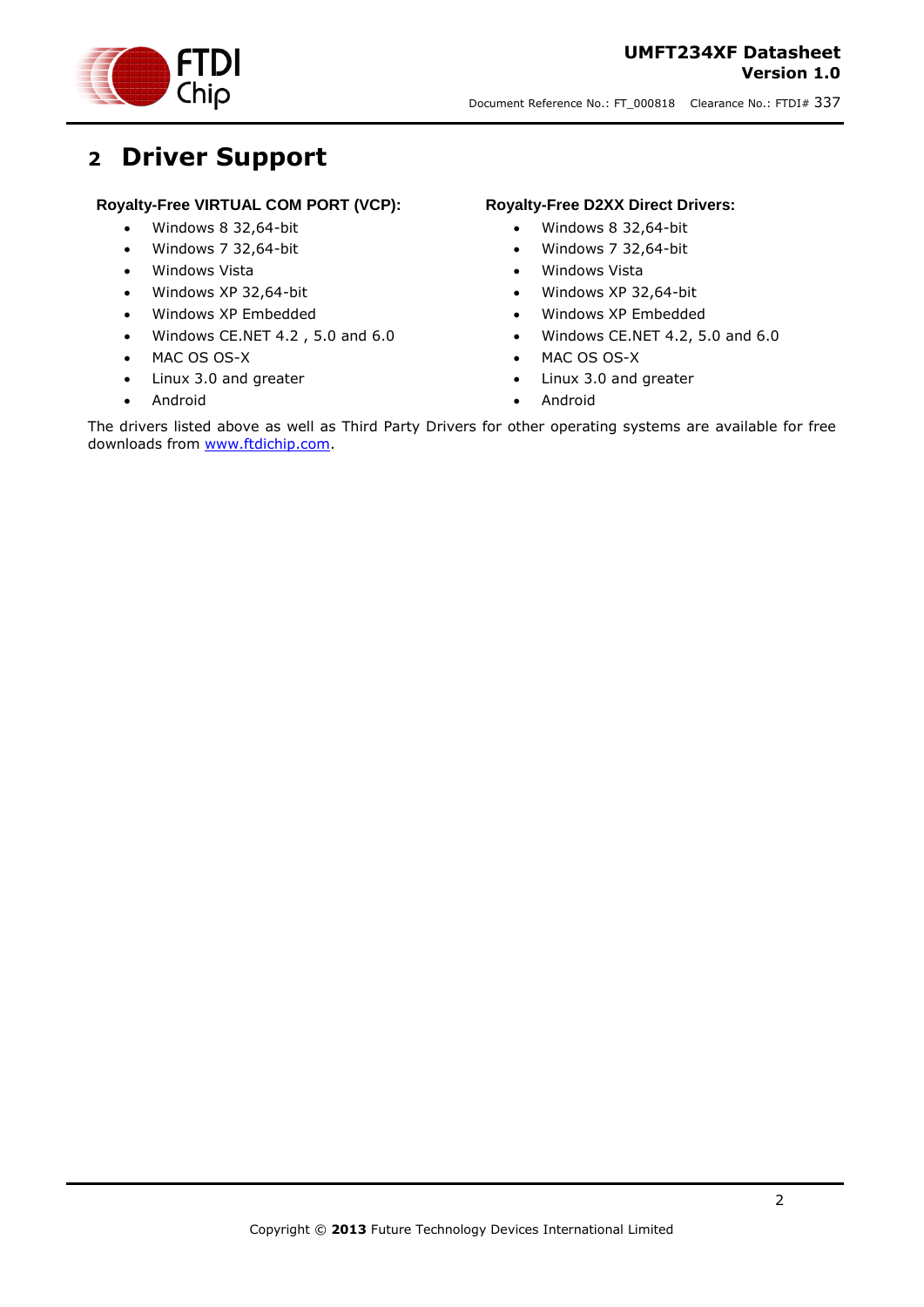

### **Table of Contents**

| $\blacksquare$ |     |  |
|----------------|-----|--|
|                | 1.1 |  |
|                | 1.2 |  |
| $\mathbf{2}$   |     |  |
| 3              |     |  |
|                | 3.1 |  |
|                | 3.2 |  |
|                | 3.3 |  |
| 4              |     |  |
|                | 4.1 |  |
| 5              |     |  |
| 6              |     |  |
|                | 6.1 |  |
| $\mathbf{z}$   |     |  |
| 8              |     |  |
| 9              |     |  |
|                |     |  |
|                |     |  |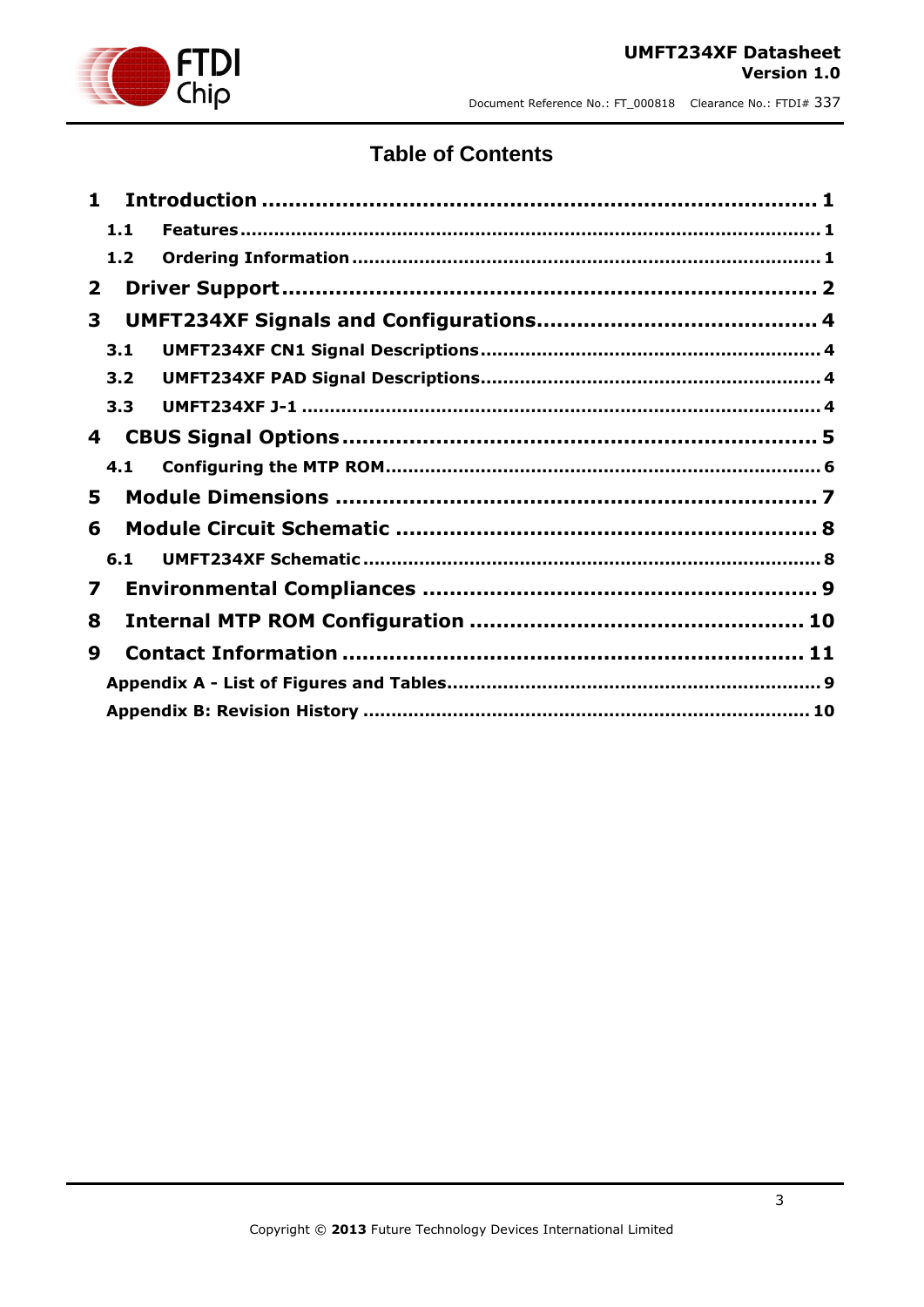

# <span id="page-3-0"></span>**3 UMFT234XF Signals and Configurations**

USB connectivity is via CN1 a micro-B USB connector. The UART and CBUS signals are available on PCB pads.

## <span id="page-3-1"></span>**3.1 UMFT234XF CN1 Signal Descriptions**

| Pin No.       | <b>Name</b> | Type       | <b>Description</b>                                                                                                                                                                                                     |  |
|---------------|-------------|------------|------------------------------------------------------------------------------------------------------------------------------------------------------------------------------------------------------------------------|--|
|               | <b>VBUS</b> | <b>PWR</b> | 5V Power input to USB port, for a USB bus low-powered design; up to 100mA may be<br>sourced from the 5V supply on the USB bus. A maximum of 500mA can be sourced<br>from the USB bus in a USB bus high-powered design. |  |
| $\mathcal{P}$ | D-          | Signal     | Negative USB data signal                                                                                                                                                                                               |  |
| 3             | D+          | Signal     | Positive USB data signal                                                                                                                                                                                               |  |
| 4             | ID          | Signal     | Not Connected                                                                                                                                                                                                          |  |
|               | GND         | <b>PWR</b> | Module Ground                                                                                                                                                                                                          |  |

<span id="page-3-4"></span>**Table 1 USB Connector Pin Out Description**

## <span id="page-3-2"></span>**3.2 UMFT234XF PAD Signal Descriptions**

| Pad<br>No.     | <b>Name</b>     | <b>Type</b> | <b>Description</b>                                                                                                                                     |  |
|----------------|-----------------|-------------|--------------------------------------------------------------------------------------------------------------------------------------------------------|--|
| P1             | RESET#          | Signal      | Active low input may be used to reset the FT234XD IC                                                                                                   |  |
| P <sub>2</sub> | 3V <sub>3</sub> | <b>PWR</b>  | 3V3OUT from FT234XD. May be used for external logic. (50mA max)<br>Also powers the FT234XD VCCIO (if JP1 fitted (default)                              |  |
| P <sub>3</sub> | <b>VIO</b>      | <b>PWR</b>  | Optional input to supply the FT234XD VCCIO from an external supply. VIO may be<br>between 1.8V to 3.3V.<br>JP1 must be disconnected to use this input. |  |
| P4             | <b>GND</b>      | <b>PWR</b>  | Module GND                                                                                                                                             |  |
| P5             | <b>VBUS</b>     | <b>PWR</b>  | 5V output supplied from the USB port.                                                                                                                  |  |
| P6             | CB <sub>0</sub> | Signal      | Configurable Bus pin 0. Available settings for the pin are defined in table 3. The<br>default is PWREN#                                                |  |
| <b>P7</b>      | <b>TXD</b>      | Signal      | UART data output signal                                                                                                                                |  |
| P8             | RTS#            | Signal      | UART Ready to Send output signal. Active low.                                                                                                          |  |
| P <sub>9</sub> | <b>RXD</b>      | Signal      | UART data input signal                                                                                                                                 |  |
| P10            | CTS#            | Signal      | UART Clear to Send input signal. Active low.                                                                                                           |  |

**Table 2 USB Connector Pin Out Description**

# <span id="page-3-3"></span>**3.3 UMFT234XF J-1**

J-1 is used to connect/disconnect the 3V3OUT frm the FT234XD IC to the VCCIO input pin. By default it is connected.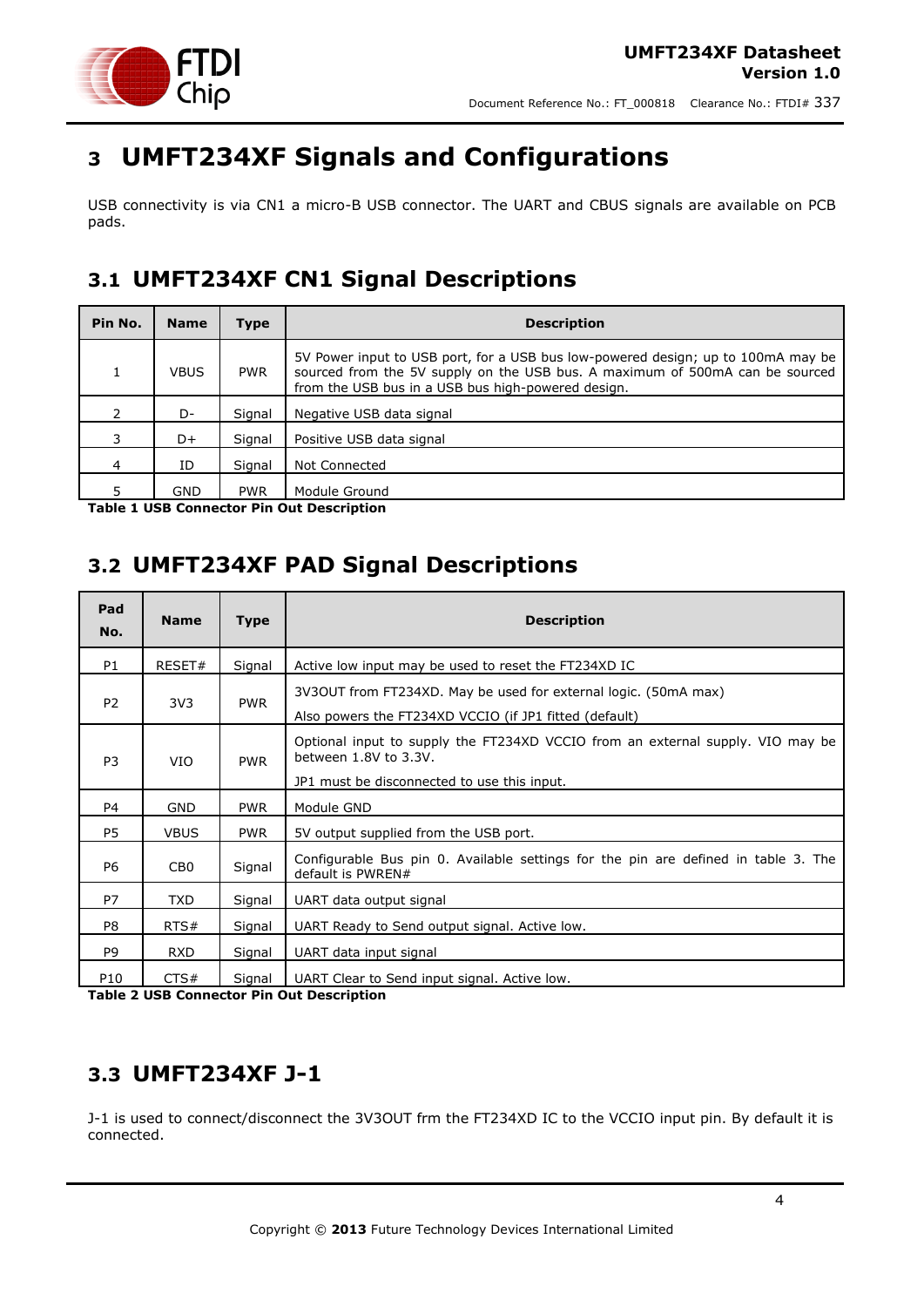



# <span id="page-4-0"></span>**4 CBUS Signal Options**

| <b>CBUS Signal</b><br><b>Available On</b><br><b>Option</b><br><b>CBUS Pin</b> |                   | <b>Description</b>                                                                                                                                                                                                                                           |  |
|-------------------------------------------------------------------------------|-------------------|--------------------------------------------------------------------------------------------------------------------------------------------------------------------------------------------------------------------------------------------------------------|--|
| Tristate                                                                      | CBUS <sub>0</sub> | IO Pad is tri-stated                                                                                                                                                                                                                                         |  |
| DRIVE 1                                                                       | CBUS <sub>0</sub> | Output a constant 1                                                                                                                                                                                                                                          |  |
| DRIVE 0                                                                       | CBUS0             | Output a constant 0                                                                                                                                                                                                                                          |  |
| <b>TXDEN</b>                                                                  | CBUS <sub>0</sub> | Enable transmit data for RS485                                                                                                                                                                                                                               |  |
| PWREN#<br>CBUS <sub>0</sub>                                                   |                   | Output is low after the device is configured by USB but high during USB<br>suspended mode. This output is used to control power to external logic.                                                                                                           |  |
| TXLED#                                                                        | CBUS <sub>0</sub> | Transmit data LED drive - open drain pulses low when transmitting data via<br>UART.                                                                                                                                                                          |  |
| RXLED#                                                                        | CBUS <sub>0</sub> | Receive data LED drive - open drain pulses low when receiving data via<br>UART.                                                                                                                                                                              |  |
| TX&RXLED#<br>CBUS <sub>0</sub>                                                |                   | LED drive – open drain pulses low when transmitting or receiving data via<br>UART.                                                                                                                                                                           |  |
| SLEEP#                                                                        | CBUS <sub>0</sub> | Goes low during USB suspend mode. Typically used to power down external<br>logic to RS232 level converter IC in USB to RS232 converter designs                                                                                                               |  |
| CLK24MHz                                                                      | CBUS <sub>0</sub> | 24 MHz Clock output.**                                                                                                                                                                                                                                       |  |
| CLK12MHz                                                                      | CBUS <sub>0</sub> | 12 MHz Clock output.**                                                                                                                                                                                                                                       |  |
| CLK6MHz                                                                       | CBUS <sub>0</sub> | 6 MHz Clock output.**                                                                                                                                                                                                                                        |  |
| GPIO                                                                          | CBUS <sub>0</sub> | CBUS bit bang mode option. Allows up to 4 of the CBUS pins to be used as<br>general purpose I/O. A separate application note, AN232R-01, available<br>from <b>FTDI</b> website (www.ftdichip.com) describes in more detail how to use<br>CBUS bit bang mode. |  |
| <b>BCD</b> Charger                                                            | CBUS <sub>0</sub> | Battery Charge Detect indicates when the device is connected to a dedicated<br>battery charger host. Active high output. NOTE: Requires a 10K pull-down<br>to remove power up toggling.                                                                      |  |
| BCD_Charger#                                                                  | CBUS <sub>0</sub> | Active low BCD Charger, driven by an open drain to ground with no internal<br>pull-up.                                                                                                                                                                       |  |
| BitBang_WR#                                                                   | CBUS <sub>0</sub> | Synchronous and asynchronous bit bang mode WR# strobe output.                                                                                                                                                                                                |  |
| BitBang RD#                                                                   | CBUS0             | Synchronous and asynchronous bit bang mode RD# strobe output.                                                                                                                                                                                                |  |
| <b>VBUS Sense</b>                                                             | CBUS <sub>0</sub> | Input to detect when VBUS is present.                                                                                                                                                                                                                        |  |
| Time Stamp                                                                    | CBUS <sub>0</sub> | Toggle signal which changes state each time a USB SOF is received                                                                                                                                                                                            |  |
| Keep_Awake#<br>CBUS <sub>0</sub><br>Table 2 CDUC Configuration Control        |                   | Active Low input, prevents the chip from going into suspend.                                                                                                                                                                                                 |  |

### <span id="page-4-1"></span>**Table 3 CBUS Configuration Control**

\* PWREN# must be used with a 10kΩ resistor pull up.

\*\*When in USB suspend mode the outputs clocks are also suspended.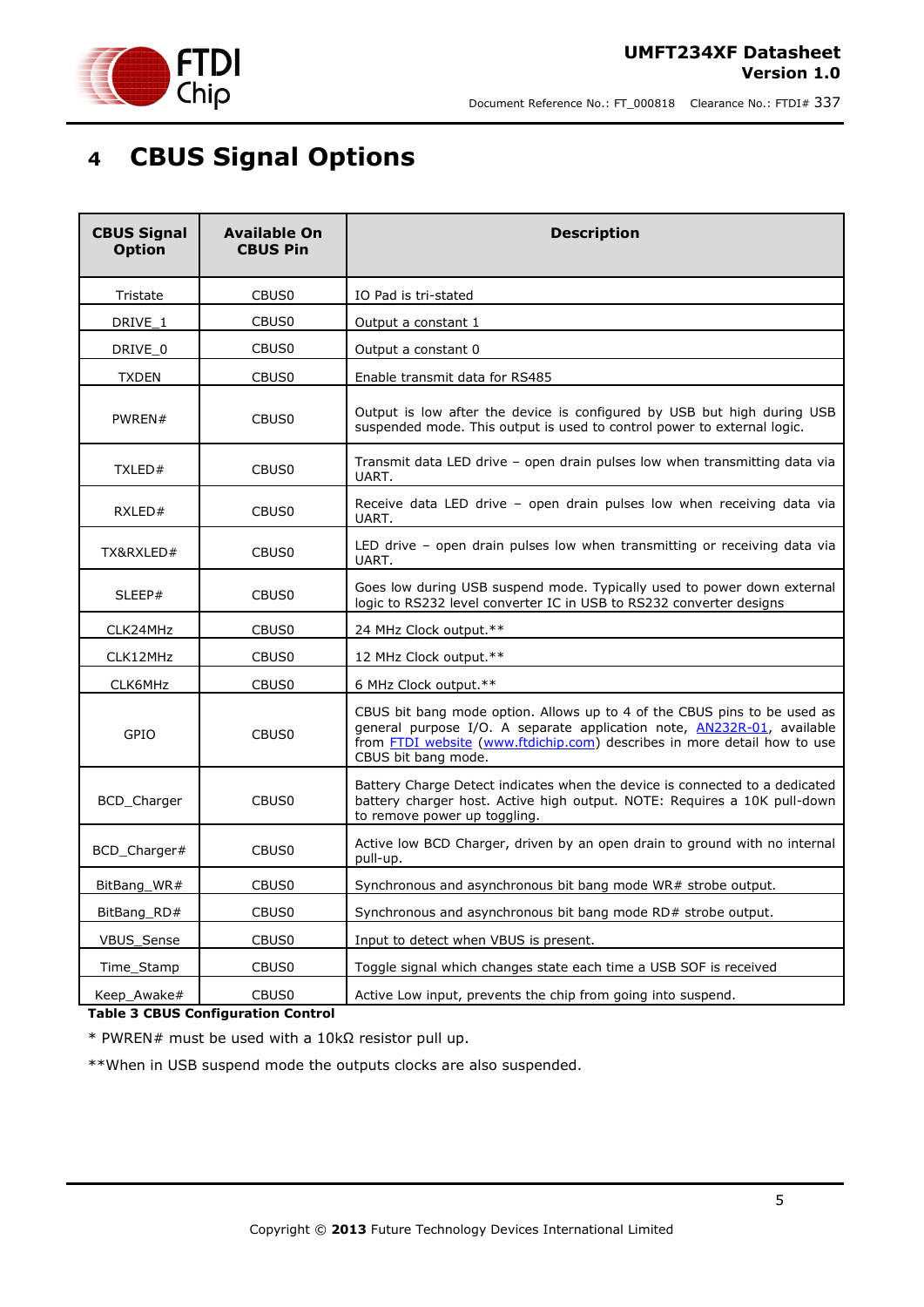

## <span id="page-5-0"></span>**4.1 Configuring the MTP ROM**

The FT234XD IC on the module contains an embedded MTP ROM, this can be used to specify the USB descriptors, the functions of the CBUS0 pin, the current drive on each signal pin and the current limit for the device. These features can be programmed using FTDI's programming utility FT\_Prog. For details on using FT\_Prog, please see the [FT\\_PROG User Guide.](http://www.ftdichip.com/Support/Documents/AppNotes/AN_124_User_Guide_For_FT_PROG.pdf)

When programming the MTP ROM please note:

i) The Max Bus Power setting of the MTP ROM should specify the maximum current to be drawn from the USB host/hub when enumerated. For high-powered USB devices the current limit when enumerated is between 100mA and 500mA, for low-powered USB devices the current limit is 100mA.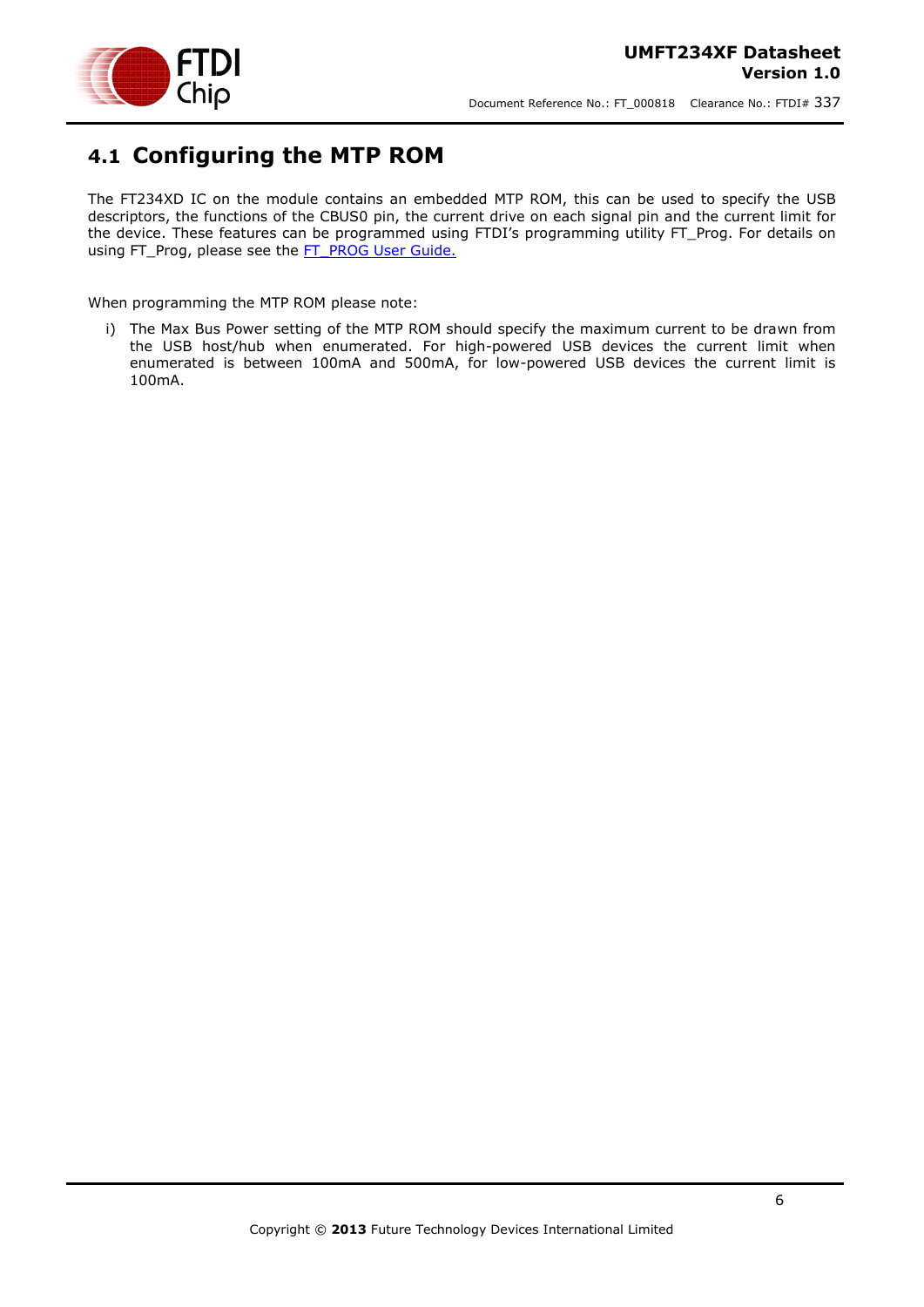

### **UMFT234XF Datasheet Version 1.0**

Document Reference No.: FT\_000818 Clearance No.: FTDI# 337

# <span id="page-6-0"></span>**5 Module Dimensions**



<span id="page-6-1"></span>**Measurements given in millimetres Tolerance of +/- 0.1mm Figure 1 UMFT234XF-01 Module Dimensions**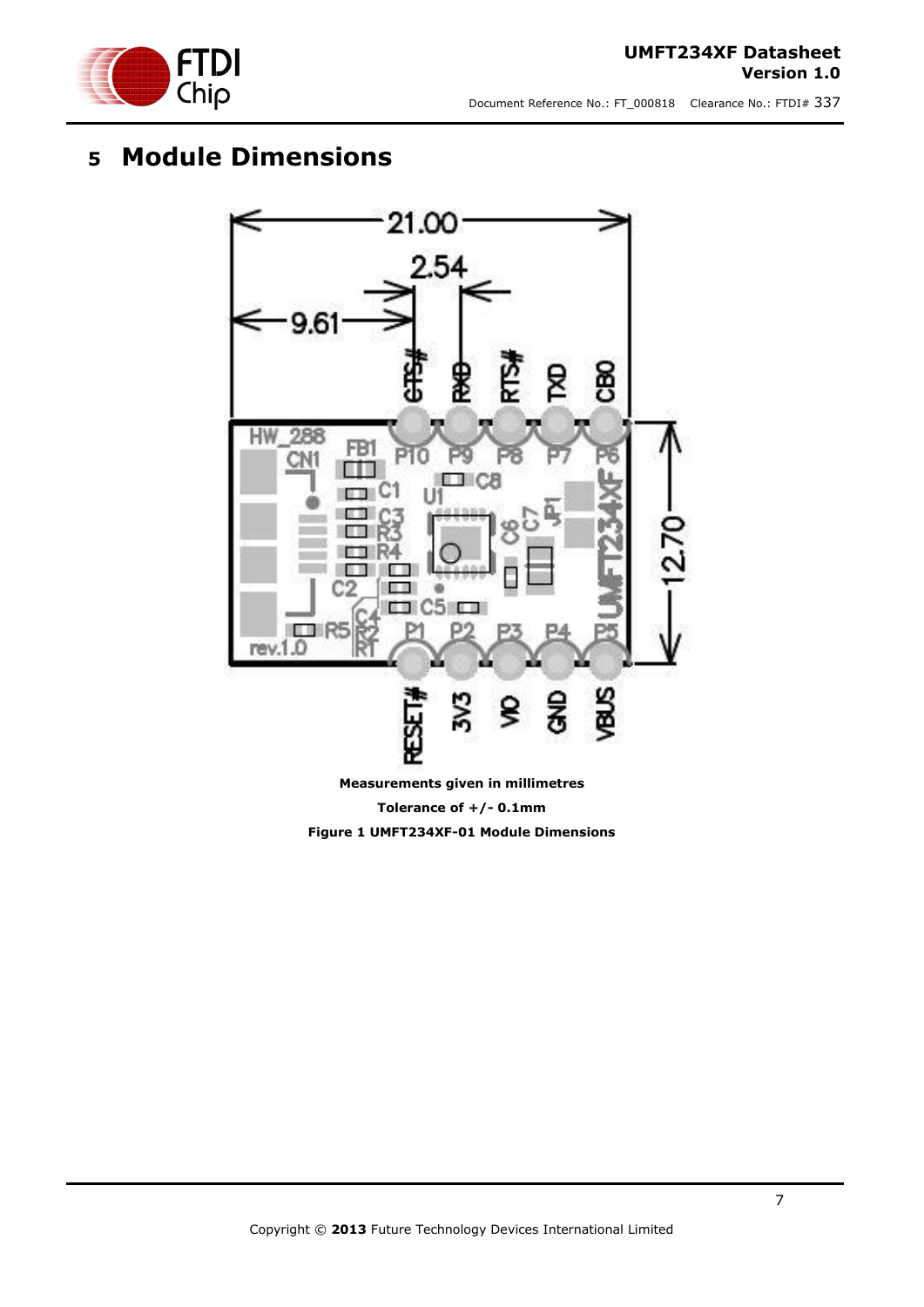

# <span id="page-7-0"></span>**6 Module Circuit Schematic**

## <span id="page-7-1"></span>**6.1 UMFT234XF Schematic**



<span id="page-7-2"></span>**Figure 2 UMFT234XF Circuit Schematic**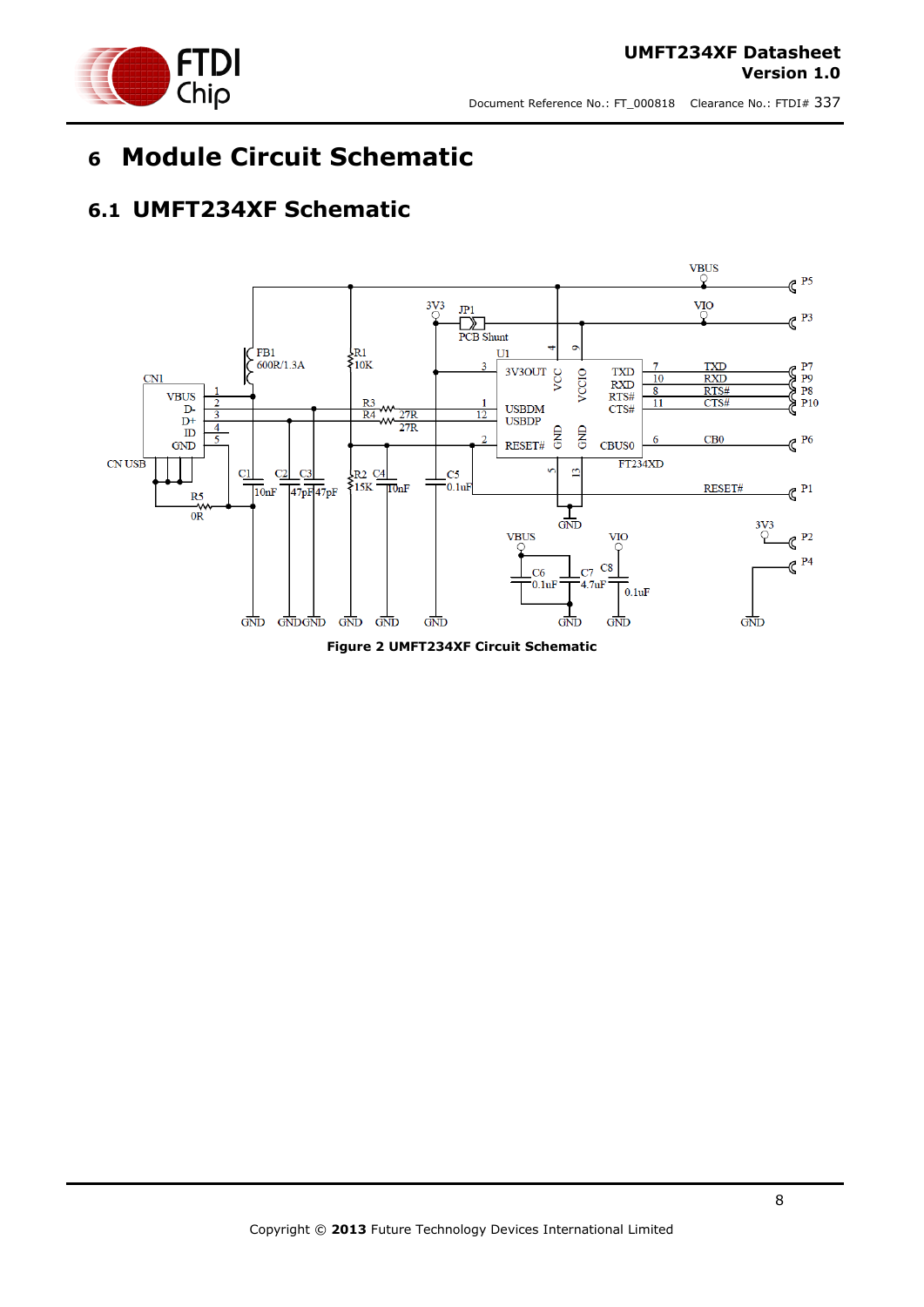

# <span id="page-8-0"></span>**7 Environmental Compliances**

The UMFT234XF modules exclusively use lead free components, and are fully compliant with European Union directive 2002/95/EC.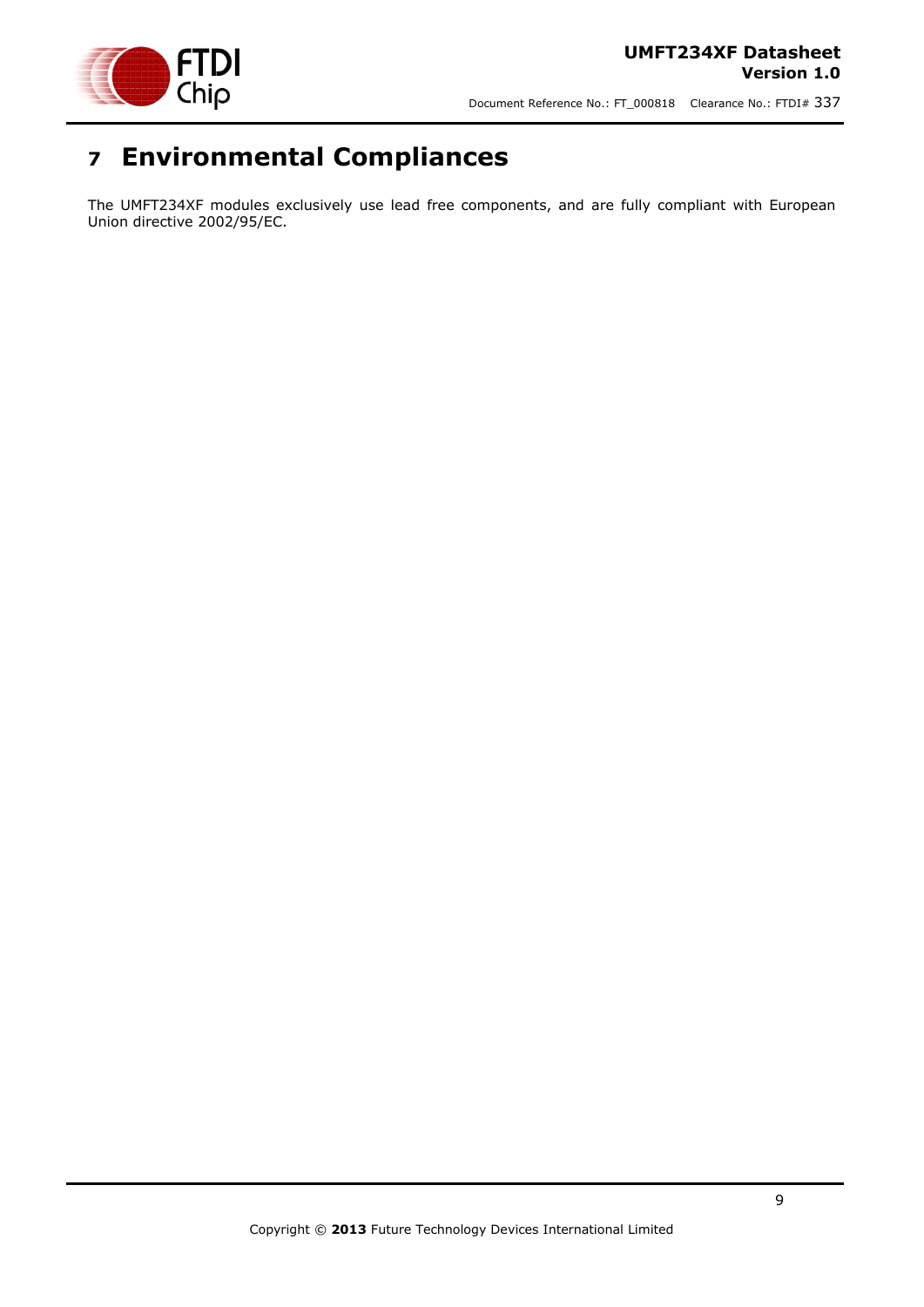

# <span id="page-9-0"></span>**8 Internal MTP ROM Configuration**

Following a power-on reset or a USB reset the FT234XD will scan its internal MTP ROM and read the USB configuration descriptors stored there. The default values programmed into the internal MTP ROM in the FT234XD used on the UMFT234XF are in table 4.

| Parameter                            | Value              | <b>Notes</b>                                                                                                                       |
|--------------------------------------|--------------------|------------------------------------------------------------------------------------------------------------------------------------|
| USB Vendor ID (VID)                  | 0403h              | FTDI default VID (hex)                                                                                                             |
| USB Product ID (PID)                 | 6015h              | FTDI default PID (hex)                                                                                                             |
| Serial Number Enabled?               | Yes                |                                                                                                                                    |
| Serial Number                        | See Note           | A unique serial number is generated and programmed into<br>the MTP ROM during final test of the UMFT234XF module.                  |
| Pull down I/O Pins in USB<br>Suspend | Disabled           | Enabling this option will make the device pull down on the<br>UART interface lines when the power is shut off (PWREN#<br>is high). |
| Manufacturer Name                    | <b>FTDI</b>        |                                                                                                                                    |
| Product Description                  | UMFT234XF          |                                                                                                                                    |
| Max Bus Power Current                | 90 <sub>m</sub> A  |                                                                                                                                    |
| Power Source                         | <b>Bus Powered</b> |                                                                                                                                    |
| Device Type                          | <b>FT234XD</b>     |                                                                                                                                    |
| <b>USB Version</b>                   | 0200               | Returns USB 2.0 device description to the host. Note: The<br>device is a USB 2.0 Full Speed device (12Mb/s).                       |
| Remote Wake Up                       | Enabled            | Taking RI# low will wake up the USB host controller from<br>suspend.                                                               |
| High Current I/Os                    | Disabled           | Enables the high drive level on the serial and CBUS I/O<br>pins.                                                                   |
| Load VCP Driver                      | Enabled            | Makes the device load the VCP driver interface for the<br>device.                                                                  |
| CBUS <sub>0</sub>                    | PWREN#             |                                                                                                                                    |

<span id="page-9-1"></span>**Table 4 Default Internal MTP ROM Configuration**

The internal MTP ROM in the FT234XD can be programmed over USB using the utility program FT\_PROG. FT\_PROG can be downloaded from [www.ftdichip.com.](http://www.ftdichip.com/) Users who do not have their own USB vendor ID but who would like to use a unique Product ID in their design can apply to FTDI for a free block of unique PIDs. Contact **FTDI Support** (support1@ftdichip.com) for this service.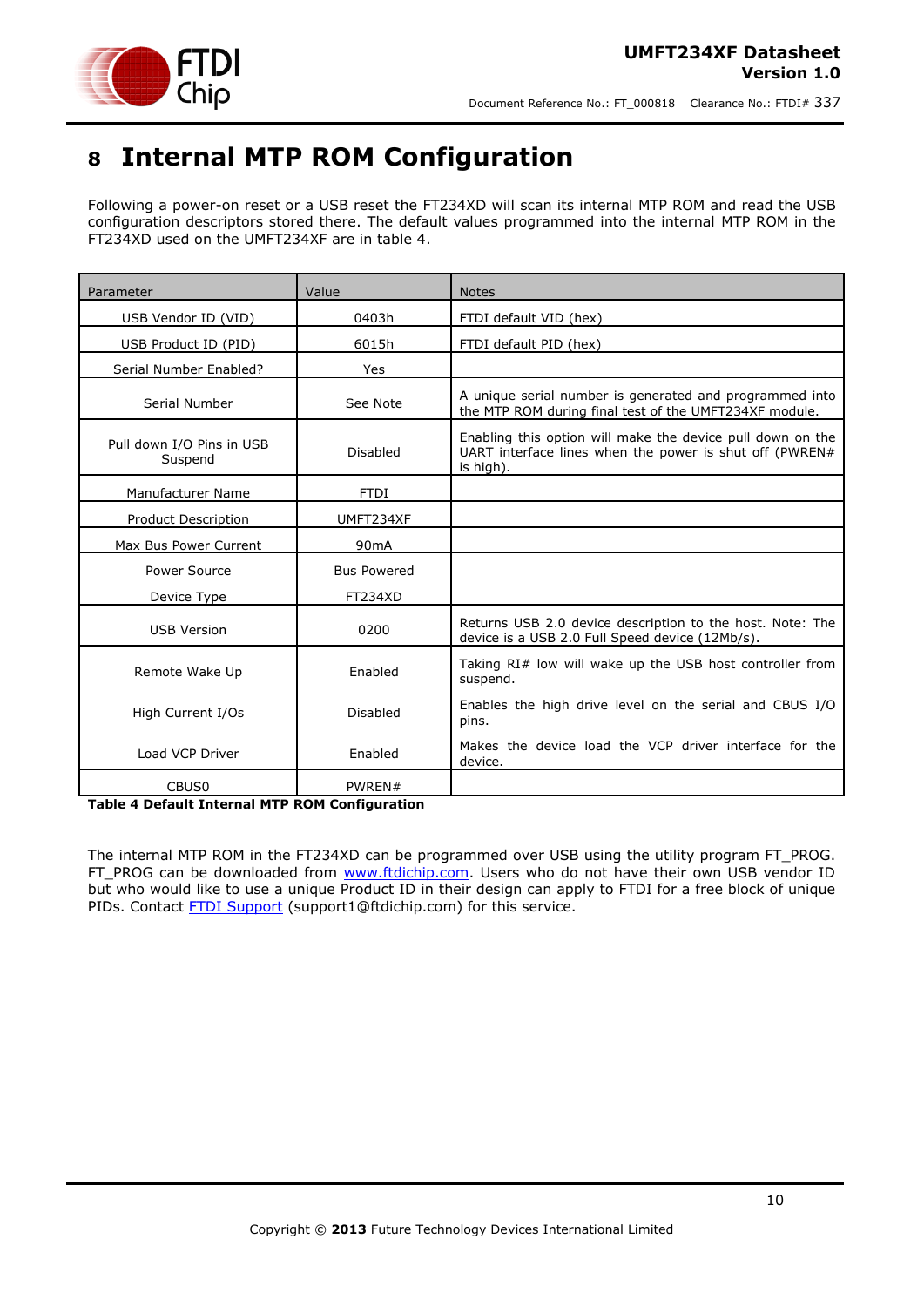



# <span id="page-10-0"></span>**9 Contact Information**

### **Head Office – Glasgow, UK**

Future Technology Devices International Limited Unit 1, 2 Seaward Place, Centurion Business Park Glasgow G41 1HH United Kingdom Tel: +44 (0) 141 429 2777 Fax: +44 (0) 141 429 2758

E-mail (Sales) [sales1@ftdichip.com](mailto:sales1@ftdichip.com) E-mail (Support) [support1@ftdichip.com](mailto:support1@ftdichip.com) E-mail (General Enquiries) [admin1@ftdichip.com](mailto:admin1@ftdichip.com)

### **Branch Office – Taipei, Taiwan**

2F, No. 516, Sec. 1, NeiHu Road Taipei 114 Taiwan, R.O.C. Tel: +886 (0) 2 8791 3570 Fax: +886 (0) 2 8791 3576

E-mail (Sales) [tw.sales1@ftdichip.com](mailto:tw.sales1@ftdichip.com)

E-mail (Support) [tw.support1@ftdichip.com](mailto:tw.support1@ftdichip.com) E-mail (General Enquiries) [tw.admin1@ftdichip.com](mailto:tw.admin1@ftdichip.com)

#### **Branch Office – Oregon, USA**

7130 SW Fir Loop Tigard, OR 97223-8160 USA Tel: +1 (503) 547 0988 Fax: +1 (503) 547 0987

E-Mail (Sales) [us.sales@ftdichip.com](mailto:us.sales@ftdichip.com) E-Mail (Support) [us.support@ftdichip.com](mailto:us.support@ftdichip.com) E-Mail (General Enquiries) [us.admin@ftdichip.com](mailto:us.admin@ftdichip.com)

### **Branch Office – Shanghai, China**

Room 1103, No. 666 West Huaihai Road, Shanghai, 200052 China Tel: +86 (0)21 6235 1596 Fax: +86 (0)21 6235 1595

E-mail (Sales) comes controlled comes E-mail (Support) comes controlled controlled comes E-mail (Support Official Comes E-mail Comes E-mail Comes E-mail Comes E-mail Comes E-mail Comes E-mail Comes E-mail Comes E-mail Come E-mail (General Enquiries) [cn.admin@ftdichip.com](mailto:cn.admin@ftdichip.com)

[cn.support@ftdichip.com](mailto:cn.support@ftdichip.com)

### **Web Site**

[http://ftdichip.com](http://ftdichip.com/)

### **Distributor and Sales Representatives**

Please visit the Sales Network page of the [FTDI Web site](http://ftdichip.com/FTSalesNetwork.htm) for the contact details of our distributor(s) and sales representative(s) in your country.

System and equipment manufacturers and designers are responsible to ensure that their systems, and any Future Technology Devices International Ltd (FTDI) devices incorporated in their systems, meet all applicable safety, regulatory and system-level performance requirements. All application-related information in this document (including application descriptions, suggested FTDI devices and other materials) is provided for reference only. While FTDI has taken care to assure it is accurate, this information is subject to customer confirmation, and FTDI disclaims all liability for system designs and for any applications assistance provided by FTDI. Use of FTDI devices in life support and/or safety applications is entirely at the user's risk, and the user agrees to defend, indemnify and hold harmless FTDI from any and all damages, claims, suits or expense resulting from such use. This document is subject to change without notice. No freedom to use patents or other intellectual property rights is implied by the publication of this document. Neither the whole nor any part of the information contained in, or the product described in this document, may be adapted or reproduced in any material or electronic form without the prior written consent of the copyright holder. Future Technology Devices International Ltd, Unit 1, 2 Seaward Place, Centurion Business Park, Glasgow G41 1HH, United Kingdom. Scotland Registered Company Number: SC136640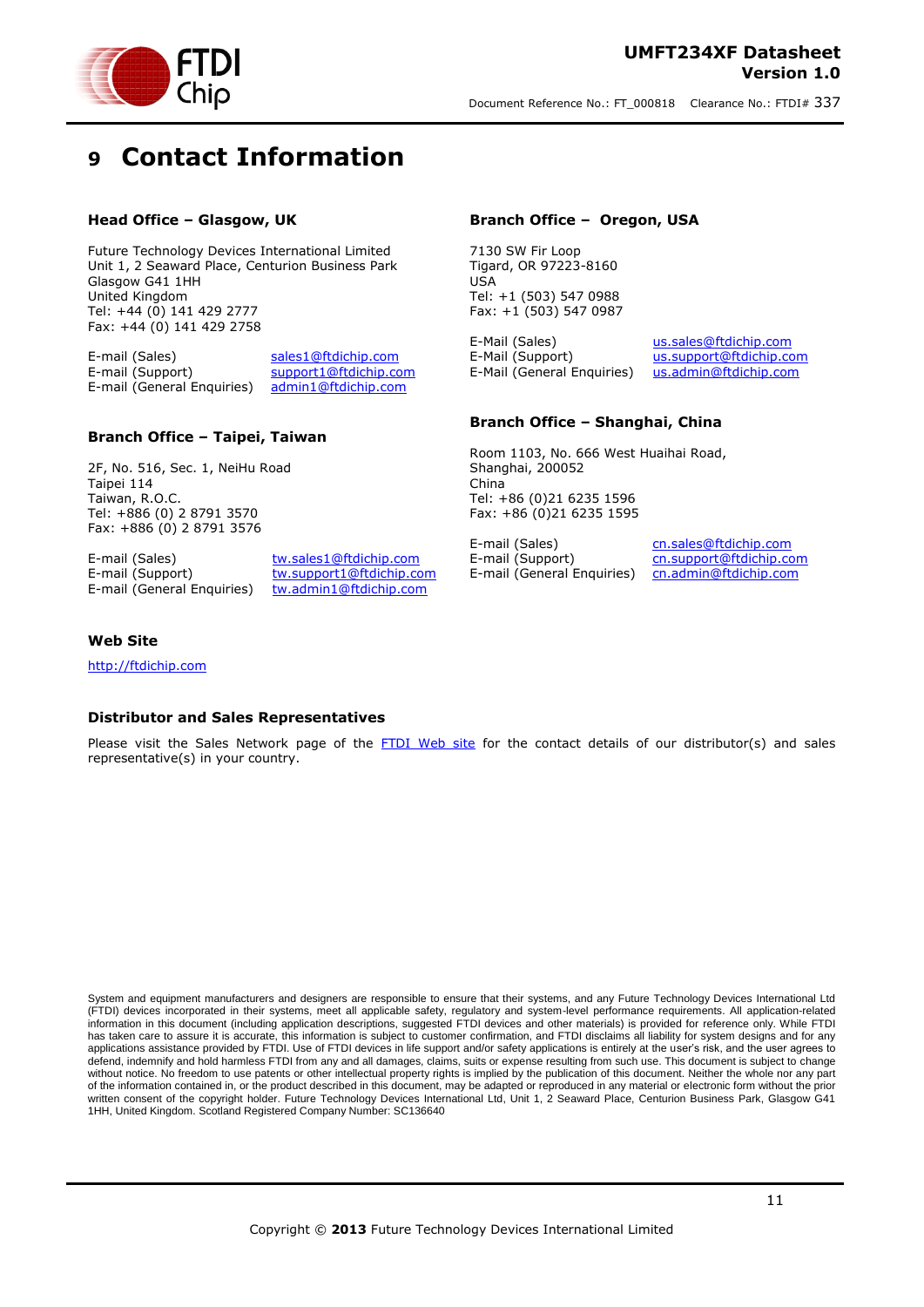# **Appendix A - List of Figures and Tables**

<span id="page-11-0"></span>

| <b>List of Figures</b> |  |
|------------------------|--|
|                        |  |
|                        |  |
|                        |  |
| <b>List of Tables</b>  |  |
|                        |  |
|                        |  |
|                        |  |